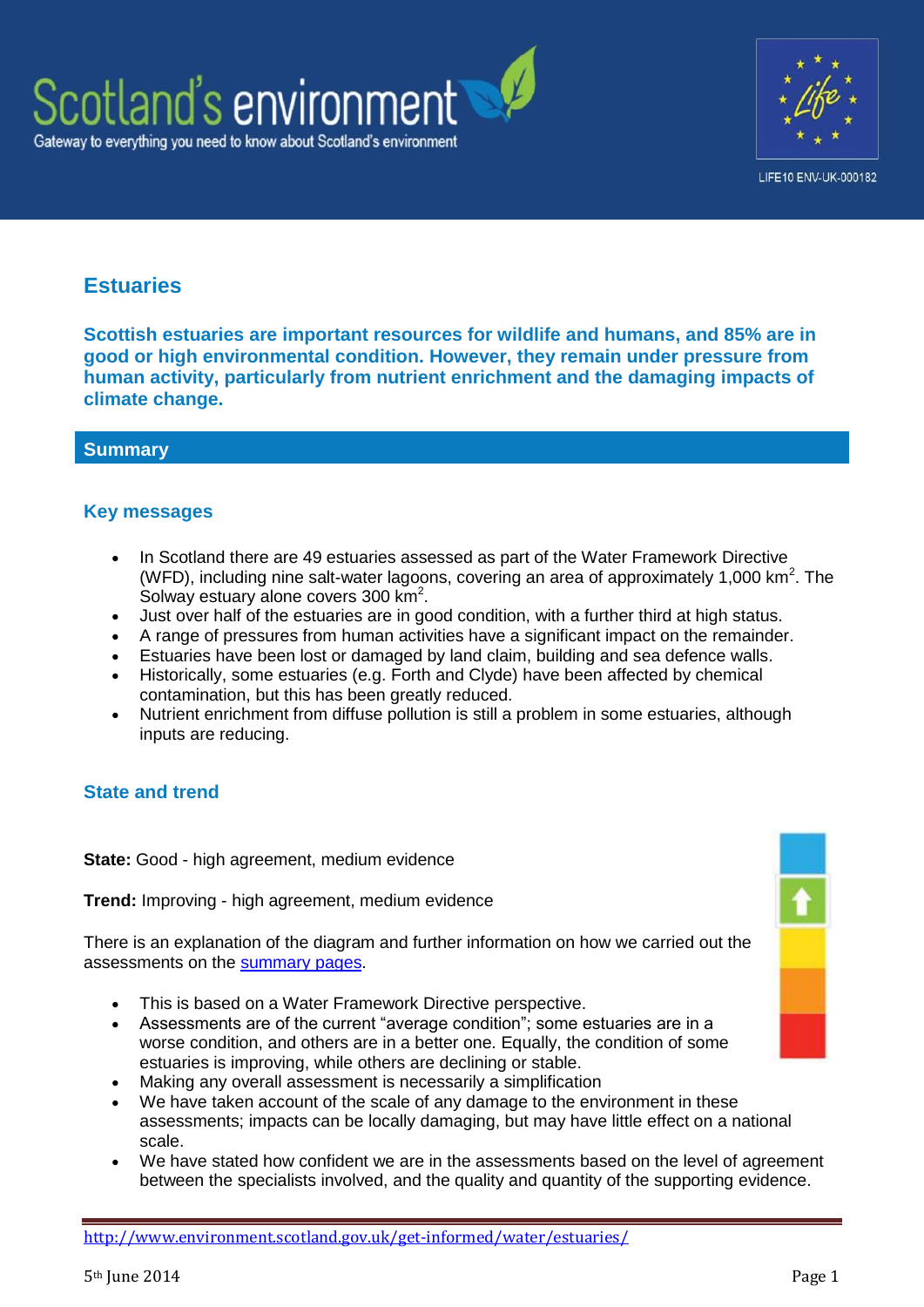



#### **Overview**

Estuaries connect rivers and the sea. Scotland's predominantly low-lying east coast is dominated by the three major firths and their adjacent estuaries – the Forth, Tay and Moray. The west coast, however, is quite different, characterised by a highly indented landscape with long, narrow fjordic sea lochs and the two major estuaries of the Solway and the Clyde. In estuaries the fresh water from rivers becomes increasingly salty (saline) as it mixes with seawater. The Clyde estuary is an example of a stratified estuary (where freshwater and salt water doesn't mix thoroughly). In contrast, estuaries on the east coast are usually partially or well mixed.

Some estuaries contain saline lagoons, which are often almost entirely cut off from the sea and have ecological conditions somewhere between freshwater lochs and the sea.

In Scotland there are 49 estuaries assessed as part of the WFD, including nine salt-water lagoons, covering an area of approximately 1,000  $km^2$ . The Solway estuary alone accounts for 30% of the total area of estuaries in Scotland.

Human activity around estuaries has often developed around important transport routes, and today many contain ports and harbours, industry and large population centres – most large conurbations in Scotland are located on estuaries. As a result, these estuaries receive large volumes of treated sewage and industrial waste water (treated sewage and industrial effluent), which can contaminate sediments.

Estuaries provide valuable habitats and breeding grounds for fish and birds, and the surrounding organic-rich mudflats and salt marshes provide an abundant food supply for these species. Migratory water fowl are attracted to Scottish estuaries by the milder weather; over half a million waterbirds spend the winter in Scotland. Animals and plants living in estuaries have adapted to cope with the changes in saline levels and the depth of the water, which occur twice a day with the ebb and flow of the tide.

Many Scottish estuaries are [protected](http://www.scotland.gov.uk/Publications/2011/03/16182005/44) because they are home to national or international important habitats and wildlife. They include:

- [Sites of Special Scientific Interest](http://www.snh.gov.uk/protecting-scotlands-nature/protected-areas/national-designations/sssis/) (SSSIs) some contain intertidal features of interest (such as eelgrass beds, saline lagoons, sand flats and reefs);
- [Special Protection Areas](http://www.snh.gov.uk/protecting-scotlands-nature/protected-areas/international-designations/spa/marine-spas/) with marine or coastal aspects these are designated to protect birds;
- [Special Areas of Conservation](http://www.snh.gov.uk/protecting-scotlands-nature/protected-areas/international-designations/sac/marine-sacs/) these include a range of habitats and species.

Marine habitats and their diversity of organisms provide a range of [ecosystem services](http://www.ecosystemservices.org.uk/ecoserv.htm) and benefits of significant value to Scotland. These are discussed in detail in the Marine chapter of the [National](http://uknea.unep-wcmc.org/Resources/tabid/82/Default.aspx)  [Ecosystem Assessment.](http://uknea.unep-wcmc.org/Resources/tabid/82/Default.aspx)

Estuaries can be damaged as a result of building development as well as by contamination from waste water and fertilisers used in agriculture.

<http://www.environment.scotland.gov.uk/get-informed/water/estuaries/>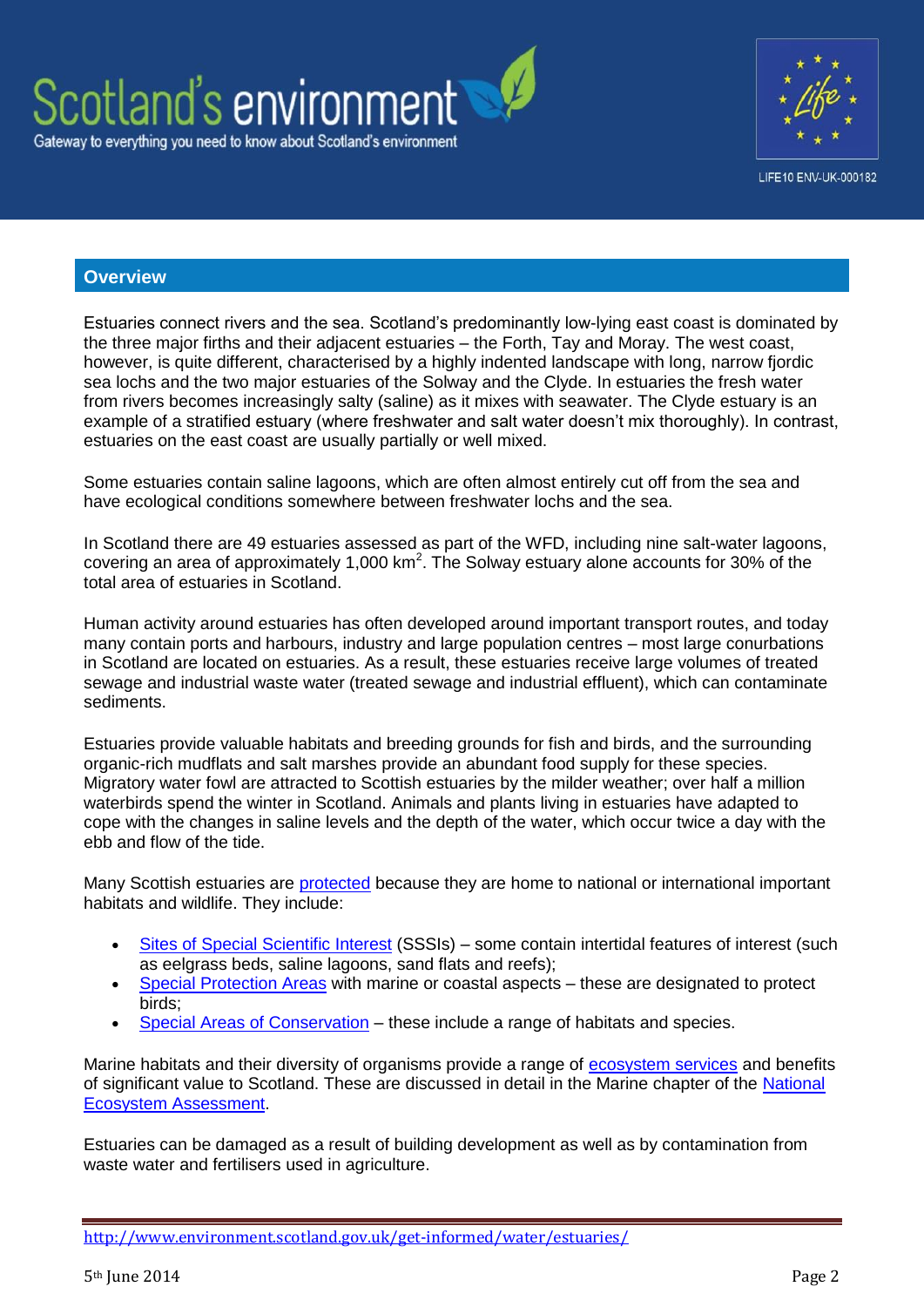



Damaging estuaries can result in the loss of socio-economic benefits (e.g. their use for transport and for cooling during the process of electricity generation), income from tourism, water storage (increasing the risk of flooding) and important habitats, as well as their role as nursery and overwintering grounds for commercially important fish species.

# **State**

Overall, half of Scotland's estuaries are in good environmental condition, with generally clean water and little evidence of human alteration. A further third are at high status. The condition of the remaining seven of Scotland's estuaries are affected by high levels of nutrients entering the water, or factors (such as damaged habitats and invasive non-native species (INNS)), which have a negative impact on a smaller number of estuaries.

Impacts from INNS and climate change may become more common in the future, as the climate changes.

The environmental condition of estuaries is classified using the WFD classification scheme. Estuaries given a 'high' status show very little human alteration from undisturbed conditions, and those with a 'good' status have only low levels of human alteration. Estuaries with a 'moderate', 'poor' or 'bad' status show progressively more impact from human activities.

If an estuary has been significantly altered by human activity to provide an important socioeconomic benefit (such as a harbour) then it cannot meet good status. In these cases, the estuary will be classified according to its potential - whether the estuary is in as good a condition as it can be, accepting that it has already been significantly physically altered.

You can find more details about the classification scheme in the 2008 [State of the water](http://www.sepa.org.uk/water/idoc.ashx?docid=c2e7861e-4414-4ebd-9867-cfdf8d09d392&version=-1)  [environment report,](http://www.sepa.org.uk/water/idoc.ashx?docid=c2e7861e-4414-4ebd-9867-cfdf8d09d392&version=-1) and the scheme is explained further in the [Policy Statement](http://www.scotland.gov.uk/Publications/2010/03/02155205/4) relating to the [Water Environment and Water Services \(Scotland\) Act 2003.](http://www.hmso.gov.uk/legislation/scotland/acts2003/20030003.htm)

Estuaries in a good condition:

- are clean and free from levels of pollutants that would harm the water and the plants and animals it supports;
- have minimal changes to their habitats and tidal regime;
- are not negatively affected by invasive non-native species.

Overall, over 85% of our estuaries have a high or good status (Table 1 and Figure 1).

<http://www.environment.scotland.gov.uk/get-informed/water/estuaries/>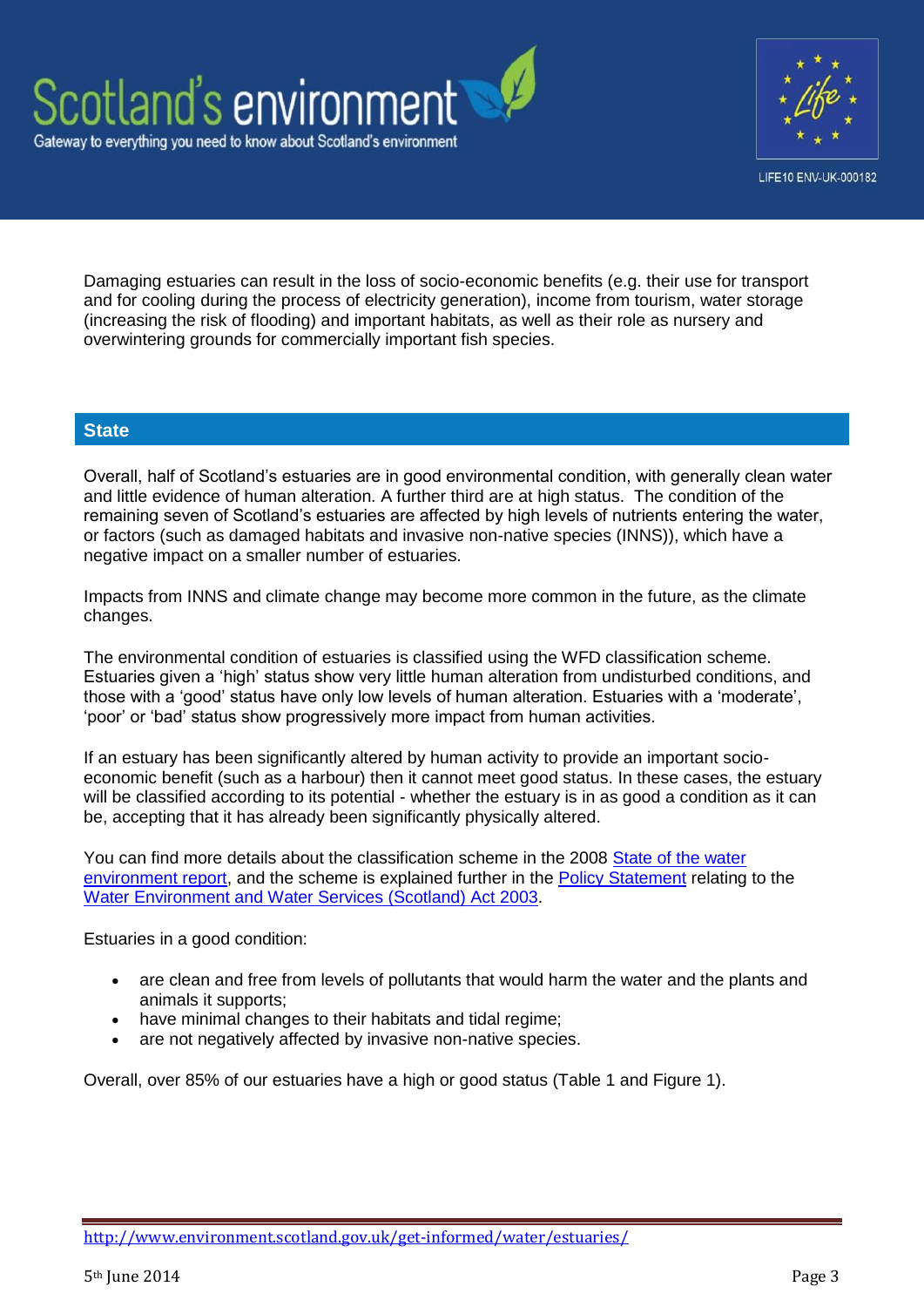

# **Table 1:** Classification of Scotland's estuaries, 2012.

| Indicator        | <b>Status</b> |                    |          |            |                 |                    |          |                    |            |      |  |
|------------------|---------------|--------------------|----------|------------|-----------------|--------------------|----------|--------------------|------------|------|--|
|                  | High          |                    | Good     |            | <b>Moderate</b> |                    | Poor     |                    | <b>Bad</b> |      |  |
|                  | <b>Number</b> | Area               | Number   | Area       | <b>Number</b>   | Area               | Number   | Area               | Number     | Area |  |
|                  | of water      | (km <sup>2</sup> ) | of water | (km $^2$ ) | of water        | (km <sup>2</sup> ) | of water | (km <sup>2</sup> ) | of water   | (% ) |  |
|                  | bodies        |                    | bodies   |            | bodies          |                    | bodies   |                    | bodies     |      |  |
| Overall          | 16            | 120                | 26       | 433        | 6               | 431                |          | 10                 | 0          | 0    |  |
| status/potential |               |                    |          |            |                 |                    |          |                    |            |      |  |
| Water quality    | 25            | 237                | 18       | 326        | 6               | 430                |          | 0                  | 0          | 0    |  |
| Bed and          | 32            | 742                | 10       | 196        | 3               | 40                 | 2        | 11                 | 2          | 5    |  |
| shores           |               |                    |          |            |                 |                    |          |                    |            |      |  |

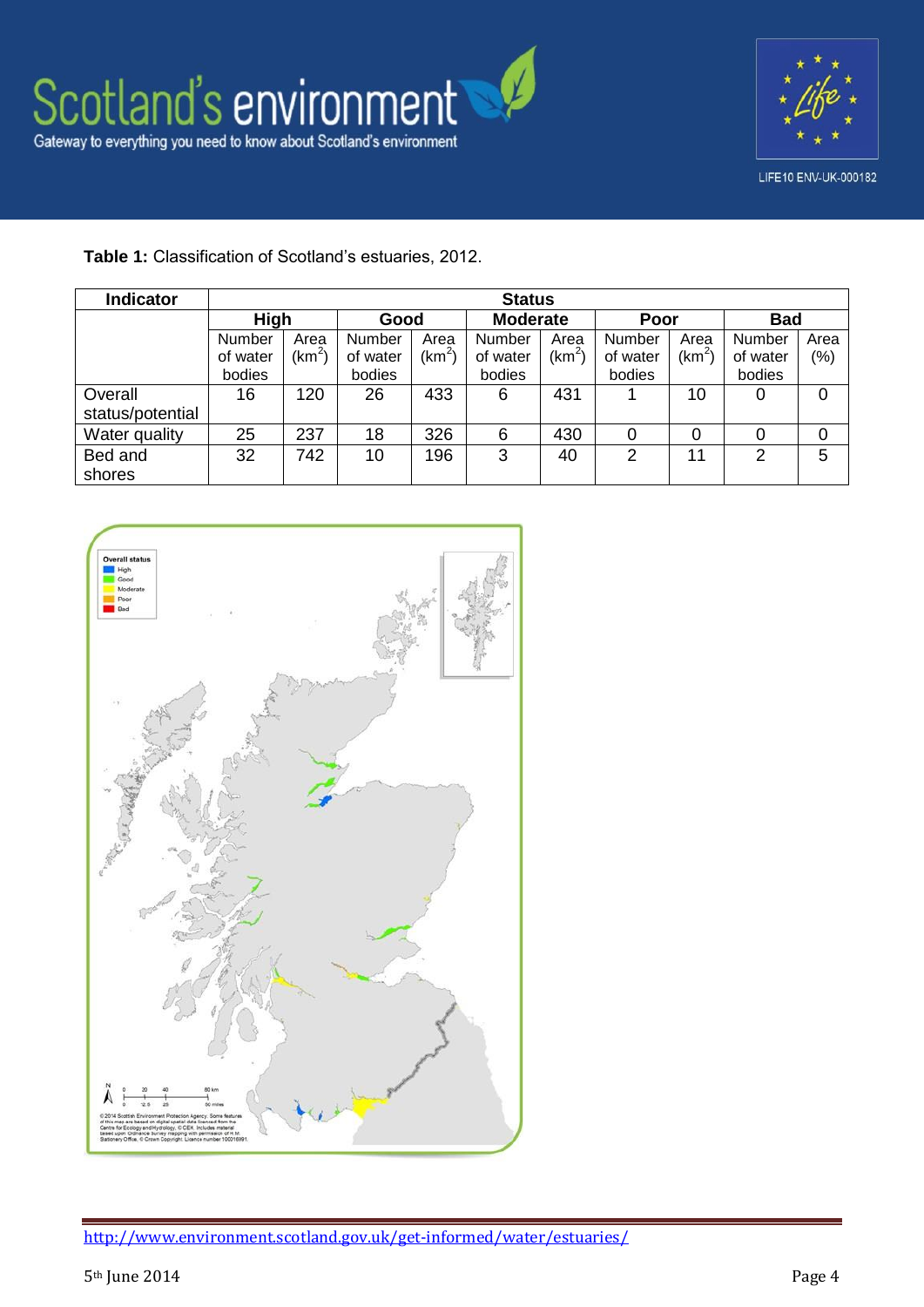

### **Figure 1:** Overall status of estuaries in 2012.

# **Water quality**

Water quality in estuaries is affected by:

- diffuse pollution;
- waste-water discharge.

Just six of Scotland's estuaries have a status of moderate because of relatively high concentrations of nutrients that can harm wildlife.

The Solway estuary, the Montrose basin and the Ythan estuary are all at moderate status because of high nutrient inputs from agriculture. The Montrose basin and the Ythan estuary are small estuaries on the east coast, but the Solway accounts for 30% of the total area of estuaries in Scotland.

Although a rich nutrient supply makes our estuaries productive, an excessive nutrient supply can upset the balance of the ecosystem, leading to [eutrophication.](http://www.scotland.gov.uk/Publications/2011/03/16182005/38) Excessive input of nutrients accelerates the growth of algae and other water plants. The decay of these plants at the end of the growing season may cause oxygen depletion, which impacts on wildlife. Aquatic animals can also be starved of oxygen as a result of the breakdown of organic matter in waste water discharges (e.g. in sewage), using up oxygen as it decays.

Although most estuaries are at good or high status for oxygen, the [Clyde and upper Forth estuaries](http://www.scotland.gov.uk/Publications/2011/03/16182005/39) have altered oxygen levels, due to waste-water discharges. The sediments in both estuaries contain organic matter from previously untreated discharges, and this contributes to the problem.

Some chemicals in water that damage wildlife are defined as hazardous substances. When attached to sediments, hazardous substances can persist for many years, and when in animals they can accumulate through the food chain.

Contaminants in sediments and mussels in the Forth and Clyde estuaries are relatively high, mainly because of historic discharges. There is [evidence](http://qsr2010.ospar.org/media/assessments/p00395_Chemical_status_and_trend_HA-6.pdf#page=31) that contaminant concentrations in mussels are decreasing, although the concentrations in sediments have not yet decreased to the same extent.

The population of sediment-dwelling animals in intertidal and subtidal sediments in the Forth estuary has gradually become more varied over the last decade; an indication that this estuary is recovering from contamination from previously untreated discharges.

At present the concentrations of hazardous substances in all of Scotland's estuaries are within national and international standards and the WFD classification for these substances indicates that they do not pose a threat to wildlife.

<http://www.environment.scotland.gov.uk/get-informed/water/estuaries/>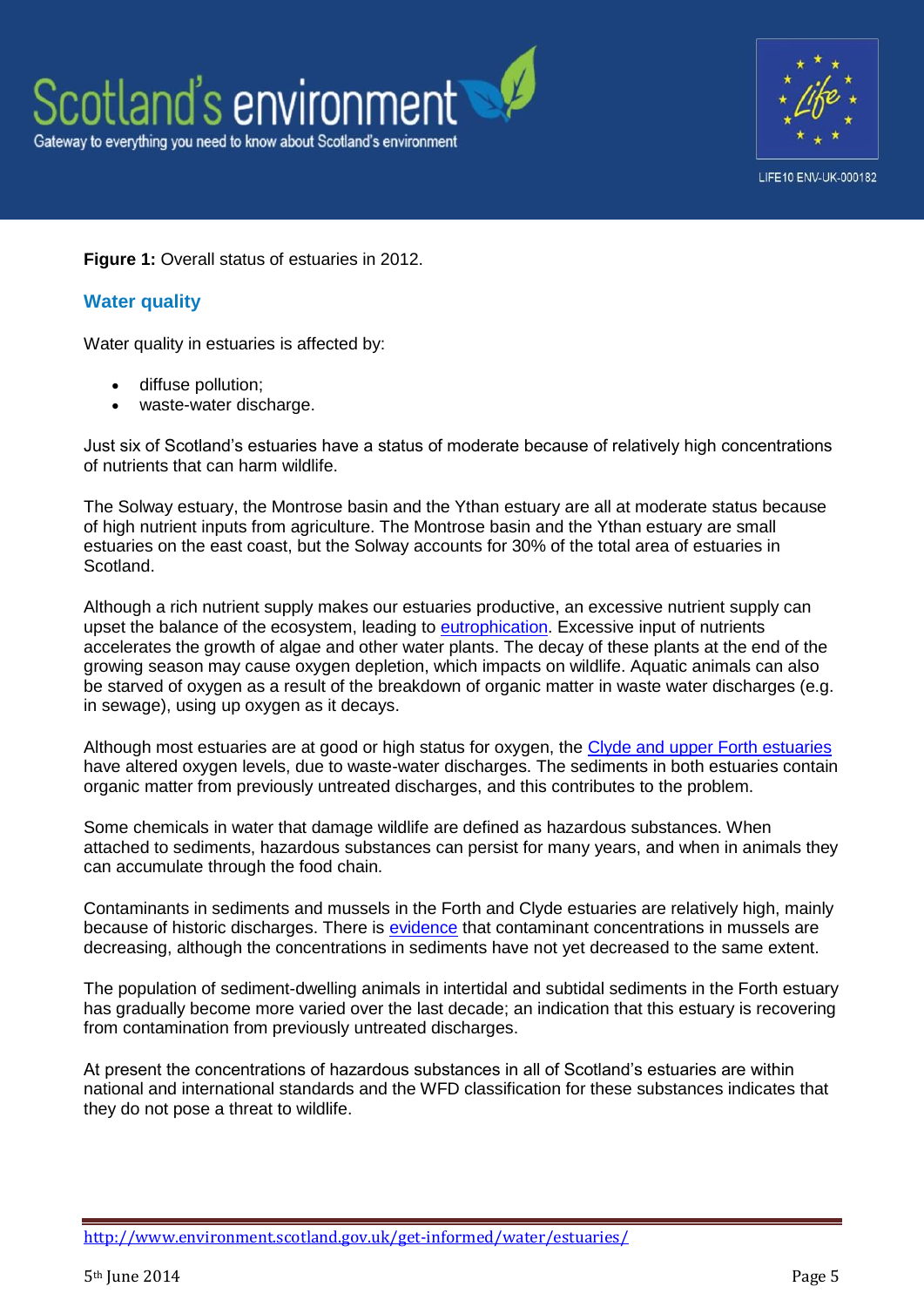



# **Habitats**

Habitats around estuaries can be affected by development and dredging.

Most estuaries in Scotland have been modified to some extent by building sea defences, reclaiming land, constructing ports and harbours, and dredging. However, only seven of our 49 estuaries are currently at moderate, poor or bad status as a result of these modifications.

Mudflats and salt marshes are rich food sources for fish and bird life, and important nursery and overwintering habitats for many fish species. Land claim (taking land to build on or to construct sea defences and ports) has resulted in the loss of areas of mudflats and salt marshes. <sup>1</sup>In the Forth estuary it is estimated that land claim has led to the loss of 45-55% of the Forth's intertidal areas over the last 400 years. This leads to fewer fish, which ultimately affects animals such as seals and dolphins.

Commercial dredging (to maintain navigation and commercial fishing for shellfish such as prawns and scallops) has also damaged fish breeding grounds and sea-bed habitats in some areas.

*1. T.C. Smout & M. Stewart (2102) The Firth of Forth: An Environmental History. Birlinn Limited, Edinburgh. ISBN: 9781780270647*

#### **Invasive non-native species**

[Invasive non-native species](http://www.nonnativespecies.org/index.cfm?pageid=64) can cause serious problems to estuaries; they can harm native species and alter the ecology. Although only five of our estuaries are affected by invasive non-native species (INNS), the ["Current condition and challenges for the future"](http://www.sepa.org.uk/water/river_basin_planning/significant_issues.aspx) report estimated that more than 20% of estuaries are at risk of failing to meet environmental objectives because of them.

Some [marine non-native species](http://www.snh.gov.uk/land-and-sea/managing-coasts-and-sea/marine-nonnatives/) are widespread in Scotland. They can cause serious problems to the environment and the economy. Examples include the [carpet sea squirt,](http://www.snh.gov.uk/land-and-sea/managing-coasts-and-sea/marine-nonnatives/carpet-sea-squirt/) which can reproduce and spread rapidly and tends to smother other marine life that grows on the sea bed and underwater structures such as pontoons. [Wireweed](http://www.snh.gov.uk/land-and-sea/managing-coasts-and-sea/marine-nonnatives/wireweed/) can alter the shore ecology and, in large quantities, it can get entangled in propellers or block engine cooling systems.

#### **Pressures affecting estuaries**

#### **Waste water**

Large volumes of waste water (treated sewage and industrial effluent) are discharged to some of Scotland's estuaries. Waste water can contain the following.

 **Organic matter, such as sewage** – this can accumulate in sediments and remove oxygen from the water. Organic enrichment of sediments unbalance the species community, and decrease diversity.

<http://www.environment.scotland.gov.uk/get-informed/water/estuaries/>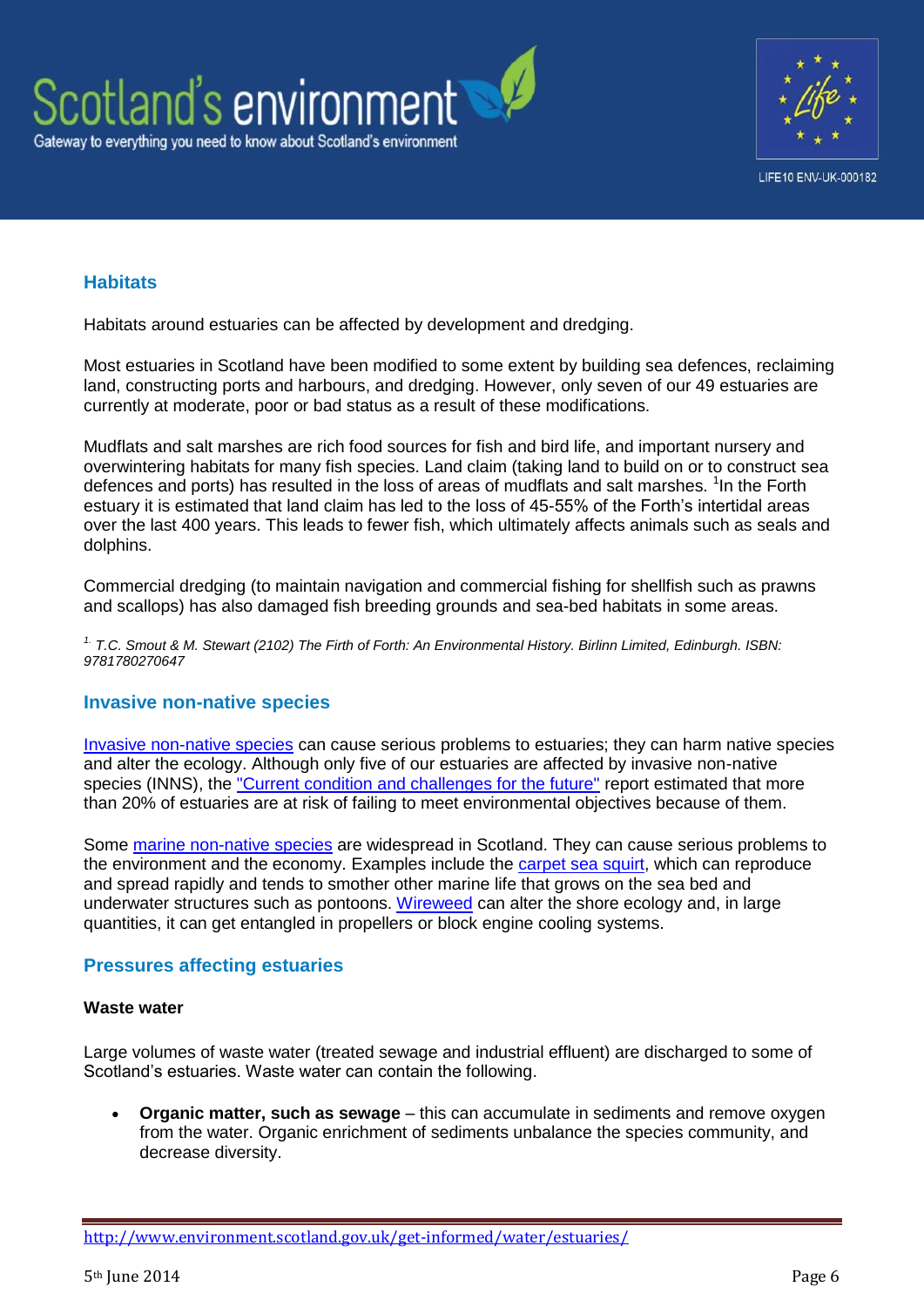



- **Nutrients** in excess, these can stimulate the [growth of algal mats](http://www.scotland.gov.uk/Publications/2011/03/16182005/38) in intertidal areas. These mats smother the sediment, preventing colonisation by organisms that are an important food source for wading birds. The decay of these plants can remove oxygen from the water, damaging wildlife.
- **Hazardous substances** these can affect the diversity and abundance of plants and animals. Some substances can cause disruption to the sexual characteristics of organisms and develop disorders.

### **Diffuse pollution**

Diffuse pollution arises from activities across a river catchment, and cannot be linked to any specific discharge point. Diffuse pollution can come from:

- **agriculture** nutrients, sediments, pesticides and organic matter washed off the land into water courses;
- **urban** pollutants washed off roads into storm drains and sewage overflows;
- **oil spills** from shipping and recreational craft;
- **shipping and maintaining navigation routes** for example, anti-fouling treatments (applied to boats to prevent the nuisance growth of organisms), and sediment stirred up during dredging and dumping of the spoil.

#### **Habitat modifications**

Estuaries can be modified by the construction of ports, harbours and sea defences and the land taken to build them. In addition, dredging and canalisation can also make significant changes to the sea bed and shoreline.

#### **Climate change**

The [Marine Climate Change Impacts Partnership](http://www.mccip.org.uk/) (MCCIP) publishes Annual Report Cards (ARC) on our understanding of how climate change is affecting UK seas. The latest one, [ARC 2013,](http://www.mccip.org.uk/annual-report-card.aspx) tells us that:

- temperature records continue to show an overall upward trend, despite short-term variability;
- changes to plant growth are expected throughout the UK;
- climate-change projections suggest that the distribution of fish species will shift northwards at a faster rate than at present.

#### **Water abstraction**

There are [20 water abstractions](http://www.scotland.gov.uk/Publications/2011/03/16182005/71) from Scottish estuaries, the majority of which use the water for cooling.

<http://www.environment.scotland.gov.uk/get-informed/water/estuaries/>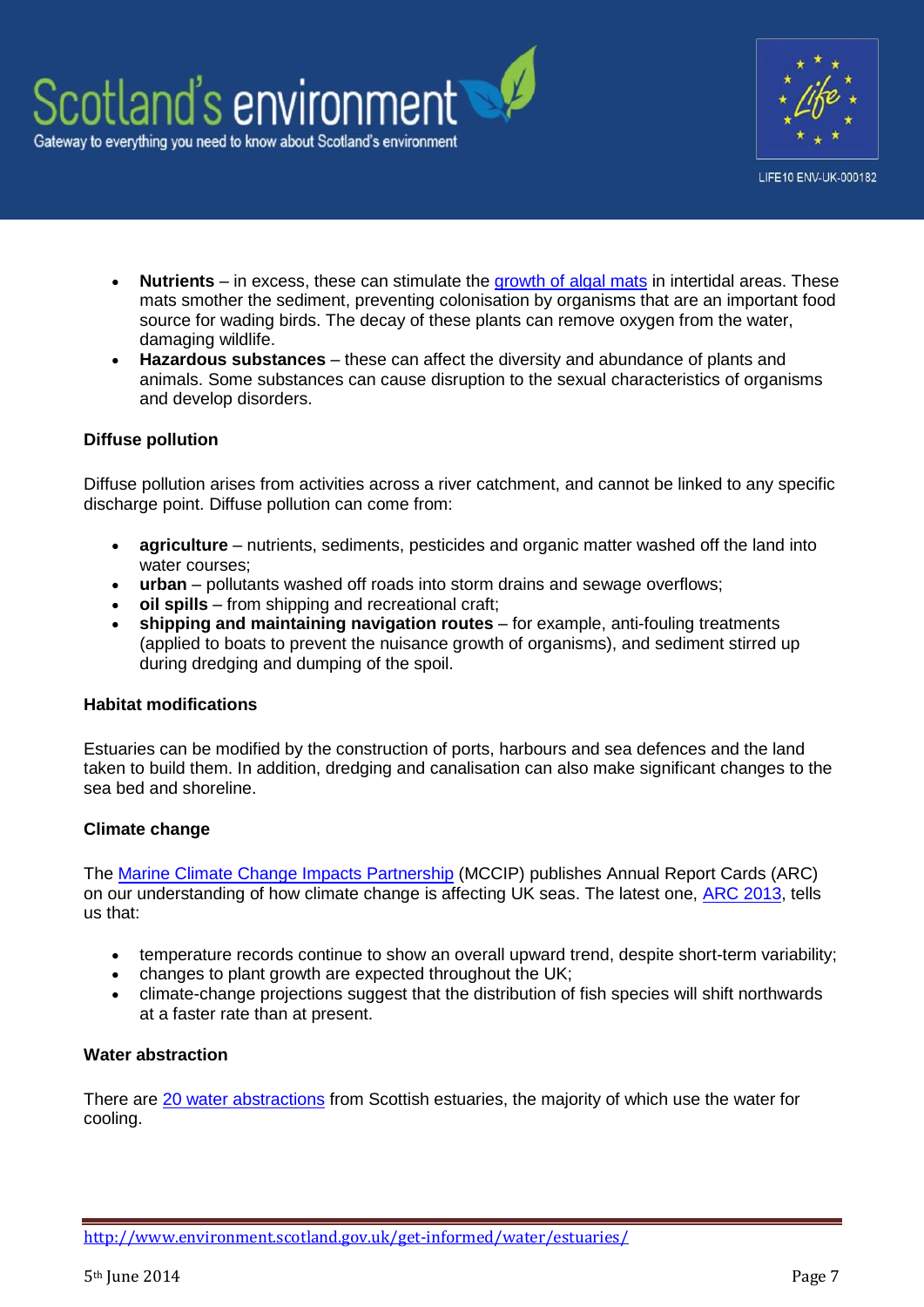



Cooling water is screened to remove sediment, weeds and fish that could block the pipes. The removal of fish may have a significant impact on estuaries; it has been estimated that nearly 12.5 million fish, weighing about 75 tonnes, were trapped on the cooling water screens of Longannet Power Station in 1999<sup>1</sup>. A system to return the fish to the estuary is currently being considered at Longannet. This would reduce the number of fish that die and return all fish (alive and dead) to the estuary to reduce the impact on the estuarine ecosystem.

*<sup>1</sup> Greenwood MFD. (2008) Fish mortality by impingement on the cooling-water intake screens of Britain's largest directcooled power-station. Marine Pollution Bulletin 56, 723–739.*

#### **Noise**

[Underwater noise](http://www.scotland.gov.uk/Publications/2011/03/16182005/42) is generated by dredging, shipping and construction. This may cause species that communicate by sound to avoid important areas (for example, spawning grounds) and reduce their ability to detect food. It may even damage their hearing, affecting their ability to communicate with each other about food, danger and reproduction. More evidence is needed on the extent of noise disturbance and its impact on wildlife.

### **Dredging**

Marine Scotland regulates dumping on the sea bed by issuing licences under the [Marine \(Scotland\)](http://www.scotland.gov.uk/Topics/marine/Licensing/marine)  [Act 2010.](http://www.scotland.gov.uk/Topics/marine/Licensing/marine) Since the 1980's, dumping at sea has progressively reduced, with bans imposed on dumping radioactive waste (1982), colliery mine stone (1995) and sewage sludge (1998). Only the disposal of dredged material from ports, harbours and marinas is currently allowed.

Dredging tears up sea-bed habitats and can pose a contamination risk, with the re-suspension of hazardous material contained in the sediment, or its deposition at the dumping site of the dredged material. The Clyde, Forth, Tay and Dee estuaries are regularly dredged to maintain navigable channels for shipping, and the Tay estuary is dredged to remove sand for commercial use. The Forth and Tay estuaries contain licensed dump sites for dredged material.

#### **Invasive non-native species**

Invasive non-native species can significantly alter the ecology of our native communities, as well as causing problems for shipping and aquaculture.

Invasive non-native species can be introduced by visiting ships and recreational craft (either attached to the hull or in ballast water), floating litter and by aquaculture (escaped farmed species, and, more commonly, unintentional introduction alongside the farmed species). Once established, it is extremely difficult to get rid of an invasive species in the marine environment.

#### **Litter**

Litter causes harm to wildlife by ingestion or entanglement. Litter can come from sewage, recreational activities, shipping and commercial fishing.

<http://www.environment.scotland.gov.uk/get-informed/water/estuaries/>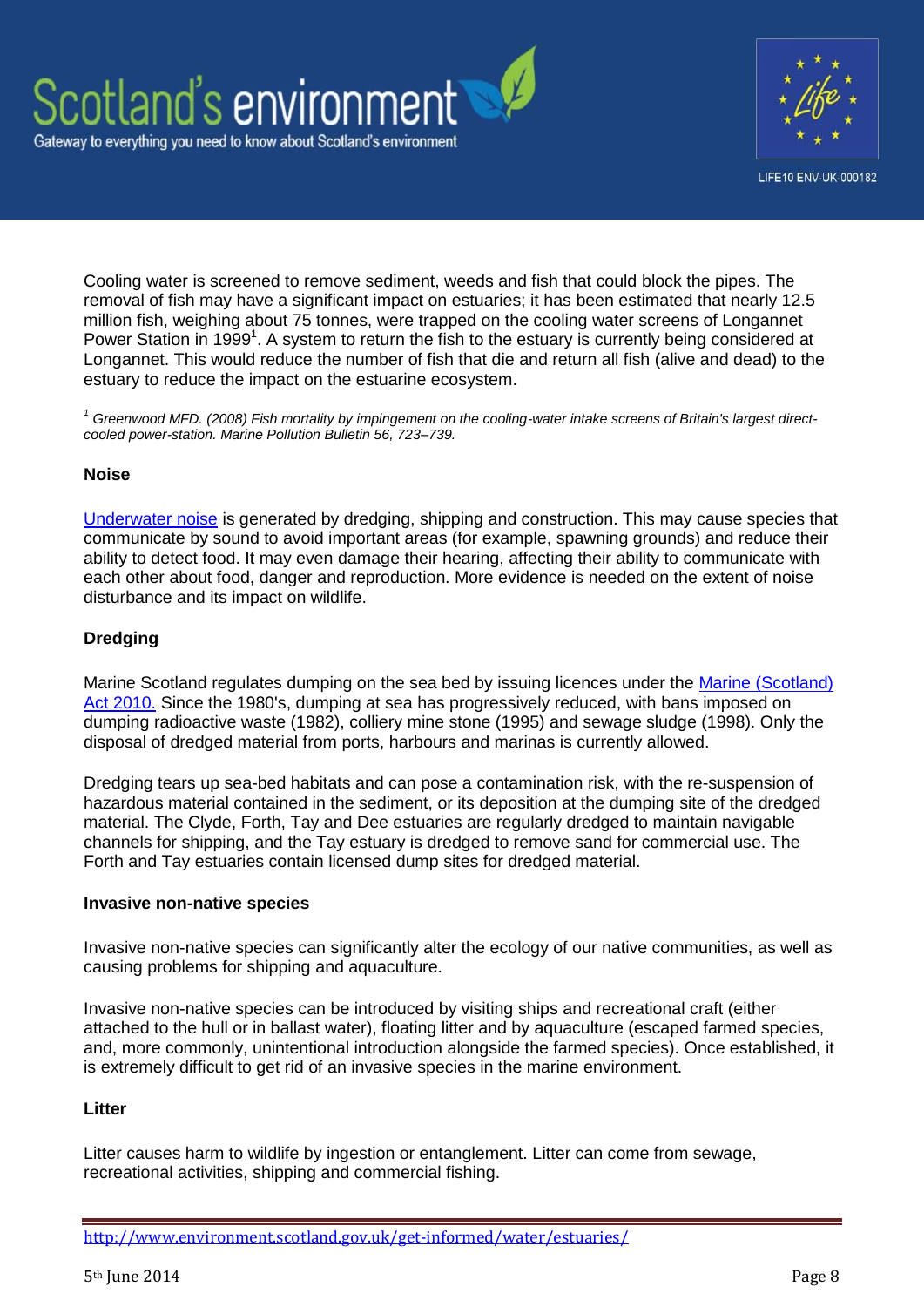



There are currently no systematic data on the [presence of litter](http://www.unep.org/regionalseas/marinelitter/about/distribution/default.asp) in estuaries, but it is known to be widespread on the shore and the sea bed. Most litter is plastic; this slowly degrades into microparticles, and can be found throughout Scotland's seas.

# **What is being done**

Legislation has been introduced over many years, which is designed to protect the environmental quality of estuaries. In addition, some good-practice initiatives, and financial aid for land managers, are in place to tackle problems such as diffuse pollution.

# **Policy and legislation**

Water quality in estuaries has improved in recent decades as a result of improvements to effluent treatment prompted by European legislation.

The European Water Framework Directive provides a framework for protecting and improving the condition of the water environment across Europe, through the development of River Basin Management Plans (RBMPs). In Scotland we are implementing the WFD through the Water Environment and Water Services (Scotland) Act 2003, which makes SEPA responsible for coordinating the development of the RBMPs, working in partnership with many sectors, public bodies and non-governmental organisations, These same sectors and organisations are responsible for the successful implementation of the plans, by developing partnership initiatives, and delivering public investment programmes and responsibilities.

Any new activities likely to have an adverse impact on the water environment are controlled under the Water Environment (Controlled Activities) (Scotland) Regulations 2011, known as 'CAR'. These include discharges of wastewater or industrial effluent, cooling water abstractions and engineering activities that can cause damage to estuarine habitats.

Planned improvements to the status of estuaries, which are to be achieved through the [WFD,](http://www.scotland.gov.uk/Topics/Environment/Water/15561/WFD) are shown in Table 2 and discussed in the [river basin management plans.](http://www.sepa.org.uk/water/idoc.ashx?docid=2b22ae22-41ea-4094-9636-e1b4d7fb37ee&version=-1) River-basin planning is a collaborative approach to managing and improving the environment, and offers opportunities for more effective co-ordination between partners. Actions needed to improve the quality of estuaries to the status of 'good' are detailed in individual [water body data sheets.](http://www.sepa.org.uk/water/river_basin_planning/waterbody_data_sheets.aspx) Overall, the objective is for 99% of our estuaries to be at good or high status by 2027.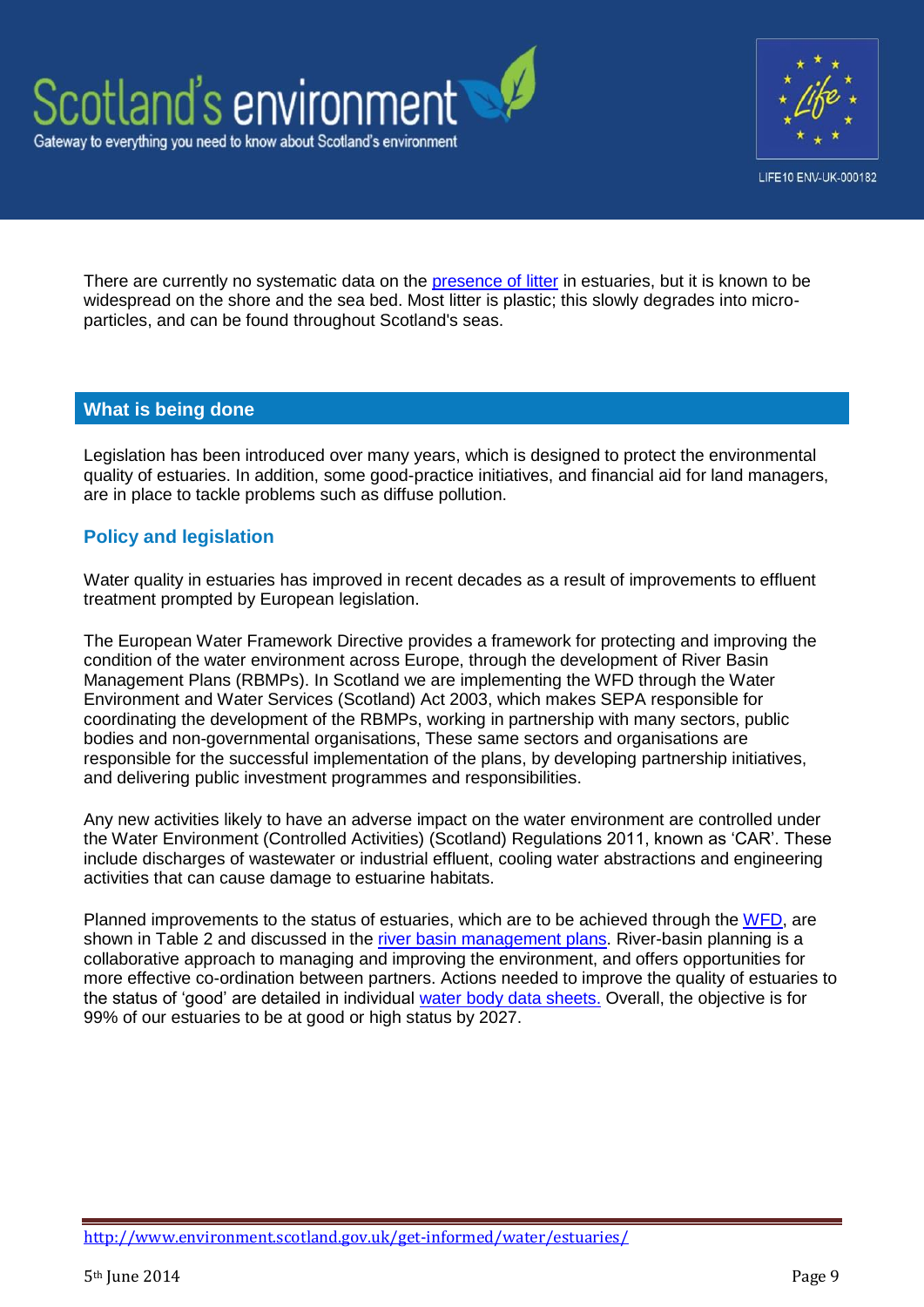

**Table 2:** Planned improvements to the status of estuaries to be achieved through the [WFD.](http://www.scotland.gov.uk/Topics/Environment/Water/15561/WFD)

| <b>Overall status/potential</b>                        | Target area (km <sup>2</sup> ) by year |      |      |  |  |
|--------------------------------------------------------|----------------------------------------|------|------|--|--|
|                                                        | 2015                                   | 2021 | 2027 |  |  |
| High                                                   | 217                                    | 217  | 217  |  |  |
| Good                                                   | 336                                    | 336  | 767  |  |  |
| Moderate                                               | 430                                    | 430  | 9    |  |  |
| Poor                                                   | 10                                     | 10   | 0    |  |  |
| Bad                                                    | 0                                      |      | 0    |  |  |
| <b>Total</b>                                           | 992                                    | 992  | 992  |  |  |
| Proportion of total at good or better status<br>$(\%)$ | 56                                     | 56   | 99   |  |  |

Diffuse inputs of nitrates from agriculture are regulated by the Nitrates Directive (91/676/EEC). Areas where the nitrate concentration in groundwater is high are designated as [nitrate-vulnerable](http://www.scotland.gov.uk/Topics/farmingrural/Agriculture/Environment/NVZintro)  [zones](http://www.scotland.gov.uk/Topics/farmingrural/Agriculture/Environment/NVZintro) and action is being taken to reduce the inputs of nitrates from agriculture in these areas. The catchments of the Solway estuary, the Montrose basin and the Ythan estuary all contain nitratevulnerable zones. Sources of nitrate entering the [River South Esk,](http://www.sepa.org.uk/water/river_basin_planning/dp_priority_catchments/river_south_esk_catchment.aspx) which drains into the Montrose Basin and the [River Ythan,](http://www.sepa.org.uk/water/diffuse_pollution/monitored_catchments.aspx) are also being studied as part of SEPA's diffuse-pollution monitoring programme, which aims to reduce diffuse pollution through encouraging best practice in land management.

The Oslo and Paris Commission [\(OSPAR\)](http://qsr2010.ospar.org/en/ch05_02.html) has been working to reduce inputs of hazardous substances to the marine environment for over 20 years by regulating industries and phasing out the use of some substances, for example:

- **polychlorinated biphenyls** UK sales were stopped in 1986;
- **brominated flame retardants** banned from 2004;
- **tri-butyl-tin** use was banned on all boats from 2008.

Although these have been banned, they can still be detected in some parts of the environment due to their persistence and their continued release from materials made using them.

SEPA uses [controlled activity regulations](http://www.sepa.org.uk/water/water_regulation/car_application_forms.aspx) to regulate the discharge of hazardous substances, and [policy 61](http://www.sepa.org.uk/about_us/policies.aspx) outlines the controls on the discharges of these substances.

# **Litter**

The recent European [Marine Strategy Framework Directive](http://www.scotland.gov.uk/Topics/marine/seamanagement/msfd) includes a requirement to assess litter, and set targets for reducing litter by 2020. Other legislation designed to reduce litter include:

[International Convention for the Prevention of Marine Pollution from Ships,](http://www.imo.org/About/Conventions/ListOfConventions/Pages/International-Convention-for-the-Prevention-of-Pollution-from-Ships-%28MARPOL%29.aspx) which prohibits the atsea disposal of plastics and rubbish from ships; EU Port Waste Reception Directive on port reception facilities for ship-generated waste and cargo residues;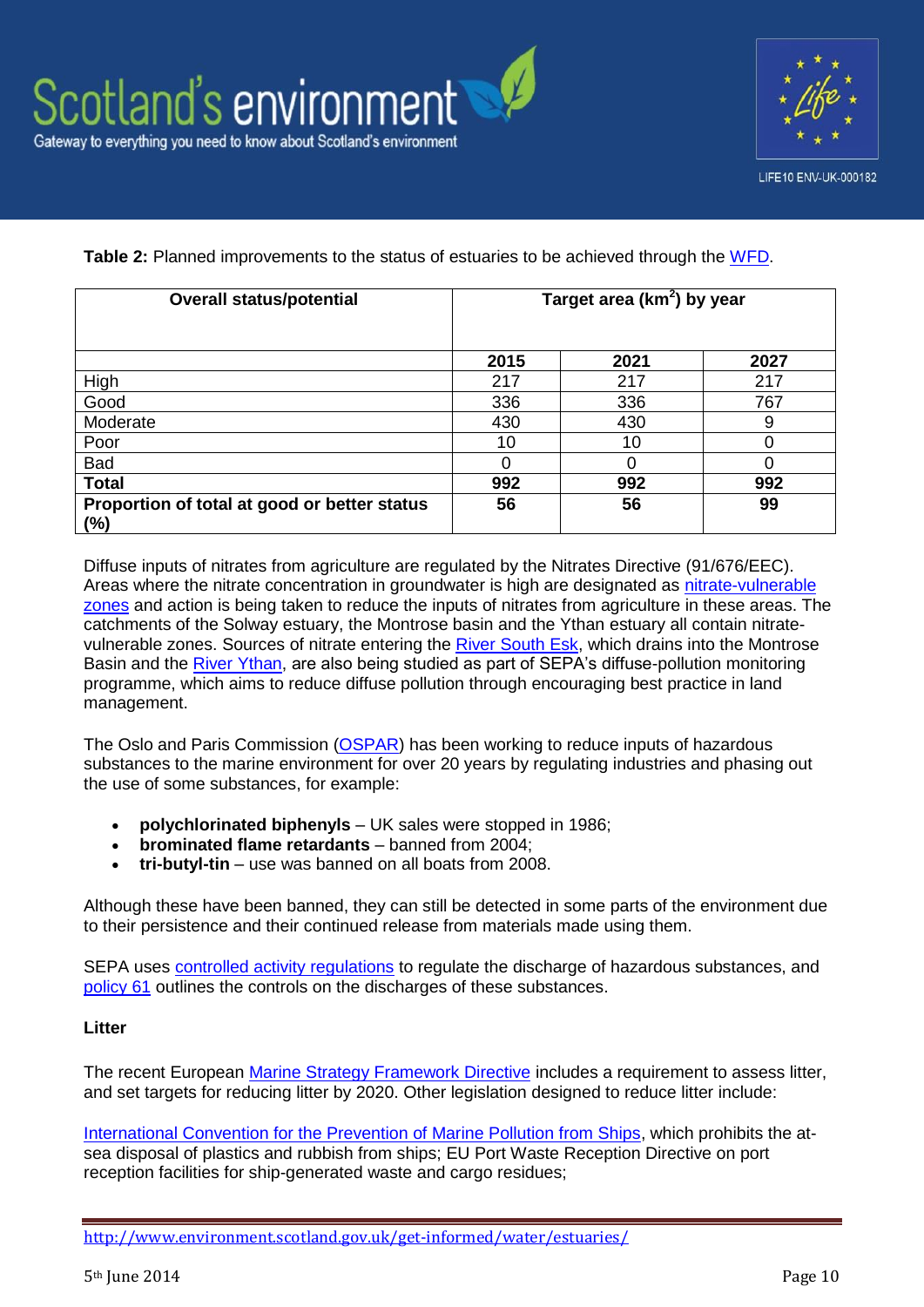



# **Marine (Scotland) Act**

The [Marine \(Scotland\) Act](http://www.scotland.gov.uk/Topics/marine/seamanagement/marineact) helps balance competing demands on Scotland's seas. It aims to protect and enhance the marine environment and boost economic investment and growth in areas such as marine renewables. The Act will be implemented in the following ways.

- The [marine planning system](http://www.scotland.gov.uk/Topics/marine/seamanagement/national) balances the need for resources with the need to protect our marine environment. The National Marine Plan sets out objectives and national priorities, while regional marine plans provide the context in which conflicts between different sectors can be resolved and key areas for key uses can be defined.
- There is a [marine licensing system](http://www.scotland.gov.uk/Topics/marine/Licensing/marine) for developments in coastal waters that require approval.
- There are new powers to designate [Marine Protected Areas](http://www.scotland.gov.uk/Topics/marine/marine-environment/mpanetwork) (MPAs). This provides greater flexibility for Ministers to use area-based measures to conserve marine biodiversity as well as nationally important historic assets such as historic shipwrecks. The Scottish Government is in the process of establishing new (MPAs) of national importance to meet international commitments for protecting our seas.
- Improved protection for [seals](http://www.scotland.gov.uk/Topics/marine/seamanagement/marineact/Seals) and a new comprehensive licence system will ensure appropriate management when necessary.

#### **Sustainable management**

A range of practical water and catchment-management activities have been introduced to improve the environmental condition of estuaries.

#### **Diffuse pollution**

[Sustainable Drainage Systems](http://www.sepa.org.uk/water/water_regulation/regimes/pollution_control/suds/suds_explained.aspx) are being encouraged as a way to reduce contaminants from built up areas entering the environment.

In rural areas, several initiatives are in place to encourage, and contribute to the costs of, better [land use practices](http://www.scotland.gov.uk/Topics/farmingrural/SRDP/RuralPriorities) to reduce diffuse pollution from agriculture.

#### **Modified habitats**

The loss of habitat due to land claim is difficult and costly to reverse. However, there are already some small-scale restoration projects in Scotland that aim to restore intertidal habitat, encouraging wildlife and reducing flooding by increasing the amount of water held back in the wetlands. Examples include;

- Black Devon Wetland (Forth Estuary);
- [Skinflats](http://www.rspb.org.uk/reserves/guide/s/skinflats/index.aspx) (Forth Estuary);
- [Nigg Bay](http://www.rspb.org.uk/climate/help/wildlife/reserves/creating.aspx) (Cromarty Firth).

The [RSPB](http://www.rspb.org.uk/news/319044-heritage-lottery-fund-backs-major-inner-forth-project) is planning a larger-scale project to restore a network of intertidal habitats in the Forth estuary.

<http://www.environment.scotland.gov.uk/get-informed/water/estuaries/>